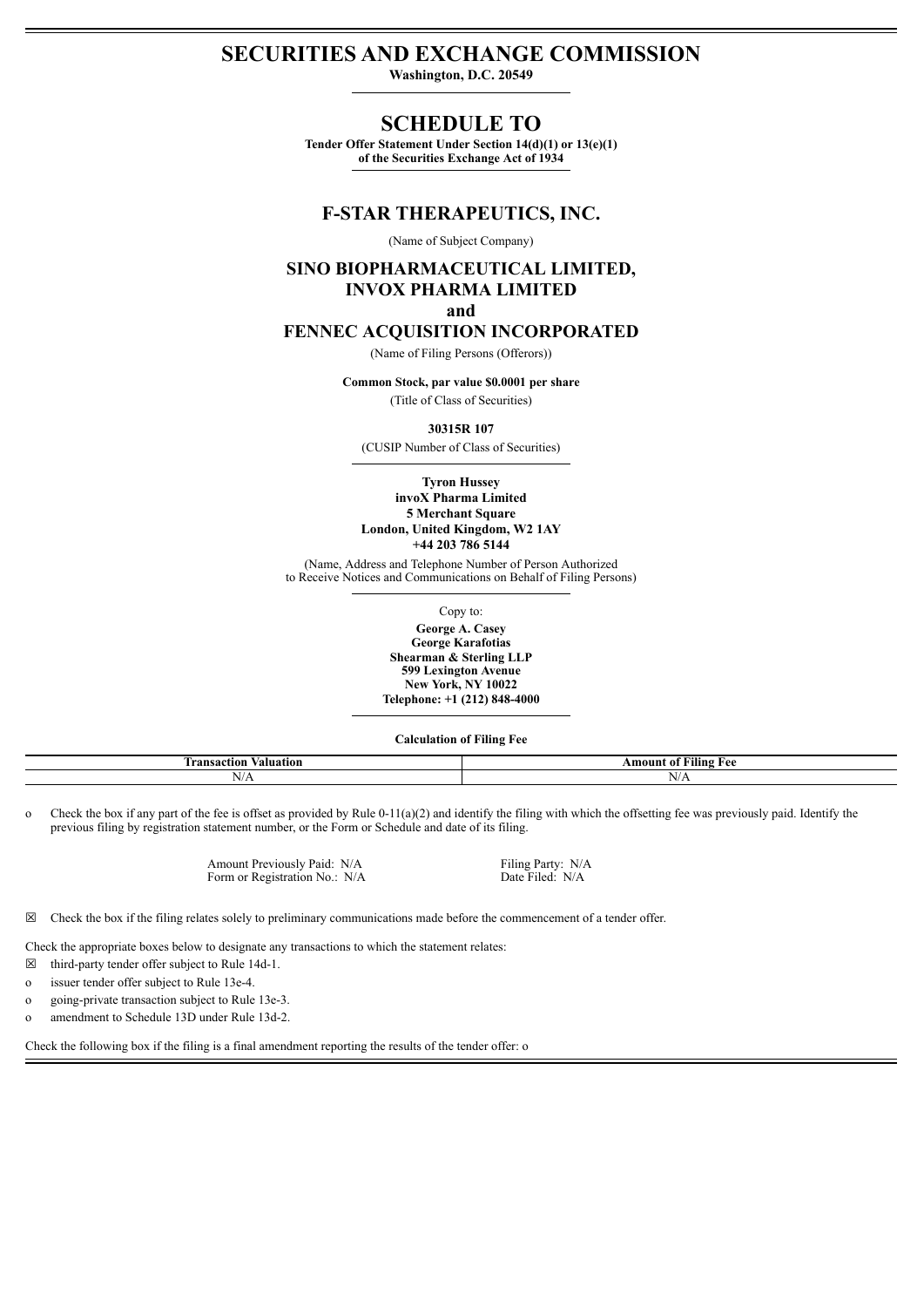#### **SCHEDULE TO**

The pre-commencement communications filed under cover of this Tender Offer Statement on Schedule TO are being filed by Sino Biopharmaceutical Limited, a company organized under the laws of the Cayman Islands ("**Sino**"), invoX Pharma Limited, a private limited company organized under the laws of England and Wales and a wholly-owned subsidiary of Sino ("**Parent**"), and Fennec Acquisition Incorporated, a Delaware corporation and a wholly-owned subsidiary of Parent ("**Purchaser**"), pursuant to General Instruction D to Schedule TO related to a planned cash tender offer for all of the issued and outstanding shares of common stock, par value \$0.0001 per share, of F-Star Therapeutics, Inc. (the "**Company**"), pursuant to an Agreement and Plan of Merger, dated as of June 22, 2022, by and among Sino, Parent, Purchaser and the Company.

#### **Additional Information**

This announcement is neither an offer to purchase nor a solicitation of an offer to sell securities. The tender offer for the issued and outstanding shares of common stock of the Company described in this announcement has not commenced. At the time the tender offer is commenced, Sino, Parent and Purchaser will file, or will cause to be filed, a Schedule TO Tender Offer Statement (the "**Schedule TO**") with the U.S. Securities and Exchange Commission (the "**SEC**") and the Company will file a Schedule 14D-9 Solicitation/Recommendation Statement (the "**Schedule 14D-9**") with the SEC, in each case with respect to the tender offer. The Schedule TO (including an offer to purchase, a related letter of transmittal and other offer documents) and the Schedule 14D-9 will contain important information that should be read carefully before any decision is made with respect to the tender offer. Those materials will be made available to the Company's stockholders at no expense to them by the information agent for the tender offer, which will be announced. In addition, those materials and all other documents filed by, or caused to be filed by, Sino, Parent and Purchaser with the SEC will be available at no charge on the SEC's website at www.sec.gov.

#### **Forward-looking Statements**

Sino, Parent and Purchaser caution investors that any forward-looking statements or projections made by Sino, Parent and Purchaser, including those made in this press announcement, are subject to risks and uncertainties that may cause actual results to differ materially from those projected.

This announcement also includes forward-looking statements within the meaning of the Private Securities Litigation Reform Act of 1995 related to the Company and the acquisition of the Company by Sino, Parent and Purchaser that are subject to risks, uncertainties and other factors. All statements other than statements of historical fact are statements that could be deemed forward-looking statements, including all statements regarding the intent, belief or current expectation of Sino, Parent, Purchaser and the Company and members of their respective senior management team and can typically be identified by words such as "believe," "expect," "estimate," "predict," "target," "potential," "likely," "continue," "ongoing," "could," "should," "intend," "may," "might," "plan," "seek," "anticipate," "project" and similar expressions, as well as variations or negatives of these words. Forward-looking statements include, without limitation, statements regarding the business combination, similar transactions, prospective performance, future plans, events, expectations, performance, objectives and opportunities and the outlook for the Company's business; the commercial success of the Company's products; the anticipated timing of clinical data; the possibility of unfavorable results from clinical trials; filings and approvals relating to the transaction; the expected timing of the completion of the transaction; the ability to complete the transaction considering the various closing conditions; and the accuracy of any assumptions underlying any of the foregoing.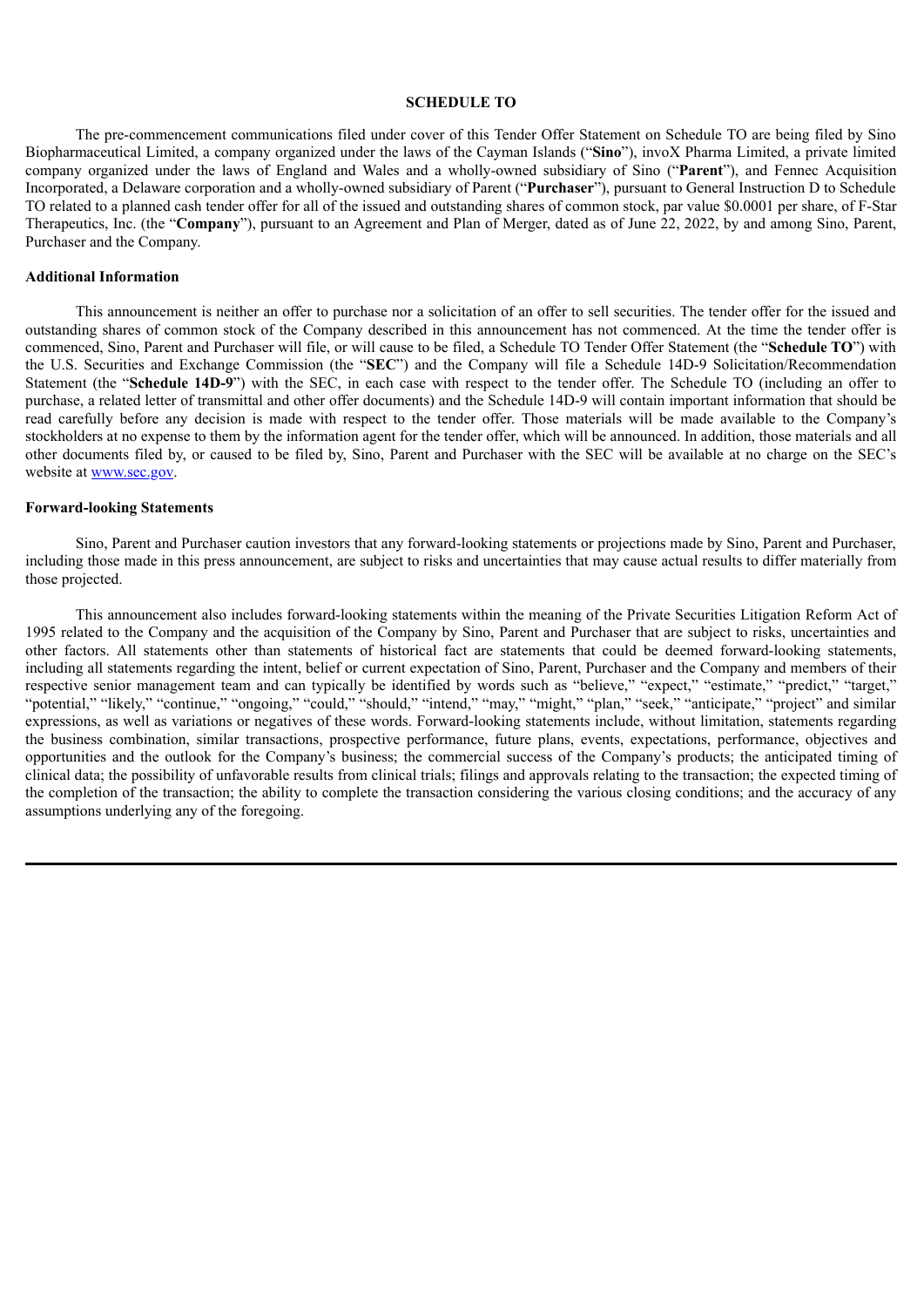Sino, Parent and Purchaser caution investors that any forward-looking statements or projections made by Sino, Parent and Purchaser, including those made in this announcement, are subject to risks and uncertainties that may cause actual results to differ materially from those projected. Such risks and uncertainties include, but are not limited to, those discussed in documents filed with the SEC by the Company, including current reports on Form 8-K, quarterly reports on Form 10-Q and annual reports on Form 10-K, as well as the Schedule 14D-9 to be filed by the Company, and the risk and uncertainties detailed from time to time in documents filed with the Stock Exchange of Hong Kong by Sino, including its annual and interim reports. All forward-looking statements are based on information currently available to Sino, Parent and Purchaser, and none of Sino, Parent or Purchaser assumes any obligation to update any forward-looking statements.

## **Item 12. Exhibits.**

| (a)(5)(a) | Joint Press Release, issued June 23, 2022, by Sino, Parent and the Company. |
|-----------|-----------------------------------------------------------------------------|
|-----------|-----------------------------------------------------------------------------|

(a)(5)(b) Announcement, published by Sino on the Hong Kong Stock Exchange on June 23, 2022.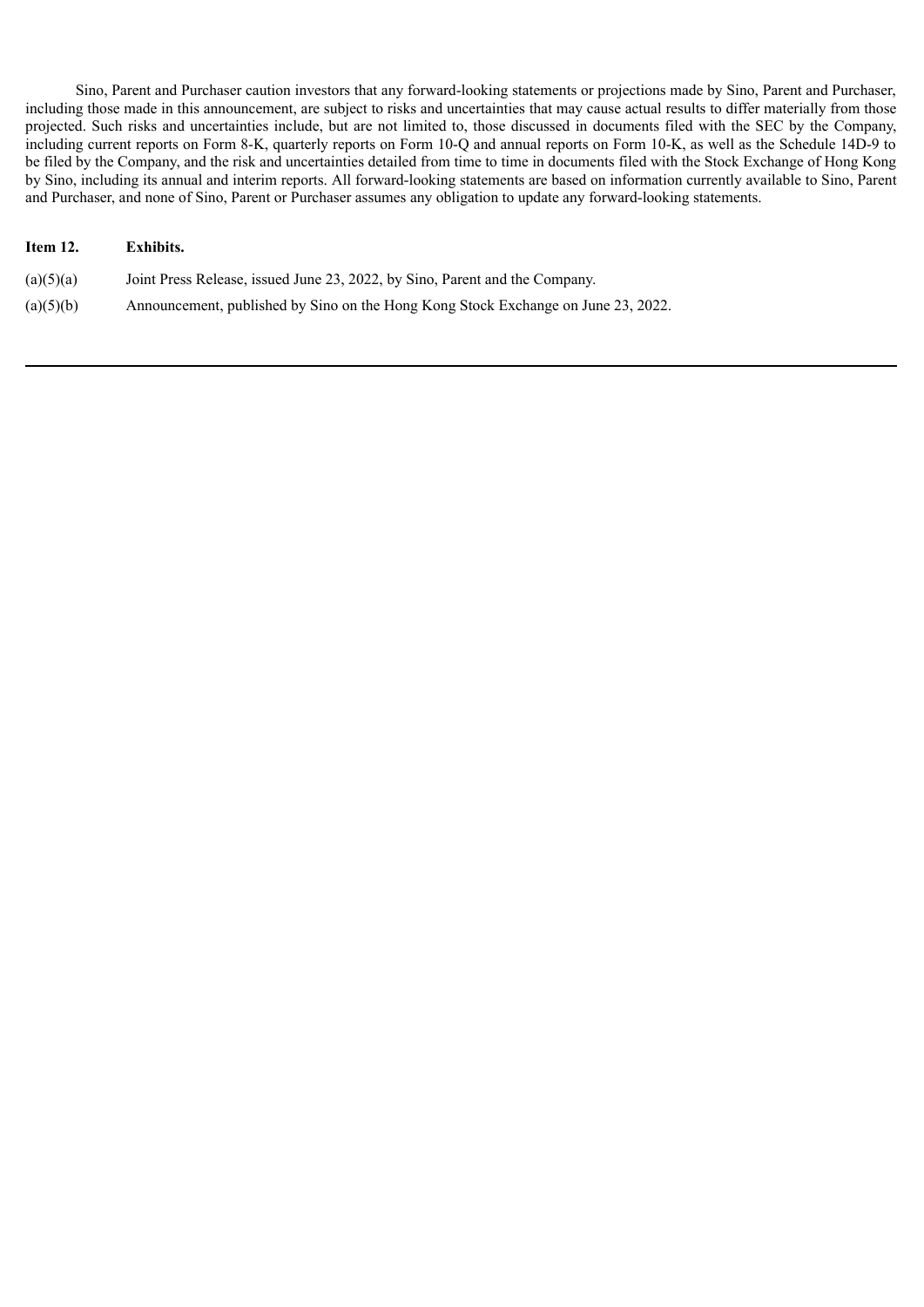

**INVOX PHARMA TO ACQUIRE F-STAR THERAPEUTICS, INC. A PIONEERING NEXT GENERATION BISPECIFIC DISCOVERY PLATFORM AND CLINICAL PROGRAMS**

#### **June 23, 2022**

- · **Proposed ~US\$161 million all-cash acquisition to accelerate invoX's strategy to build Sino Biopharm's International Biopharmaceutical R&D Platform outside of China, transforming the lives of patients worldwide**
- The transaction demonstrates the strength of F-star's differentiated bispecific antibody technology and provides backing from **a top 40 global pharmaceutical company to accelerate growth and unlock potential**
- · **F-star's unique next-generation tetravalent (2+2) bispecific antibody platform complements Sino Biopharm's existing capabilities and reinforces its global oncology pipeline**

**London, June 23, 2022** – **invoX Pharma ("invoX")**, a wholly owned subsidiary of **Sino Biopharmaceutical Limited ("Sino Biopharm") (HKEX 1177 HK)**, focused on research and development (R&D) and business development activities outside of China, and **F-star Therapeutics, Inc. ("F-star") (NASDAQ:FSTX)**, a clinical-stage biopharmaceutical company pioneering bispecifics in immunotherapy so more people with cancer can live longer and improved lives, today announced that the companies have entered into a definitive agreement whereby invoX will acquire all of the issued and outstanding shares of F-star common stock for \$7.12 per share. The proposed acquisition values F-star at approximately \$161 million. The transaction has been unanimously approved by the invoX and Fstar Boards of Directors and is expected to close in the second half of 2022.

F-star's proprietary platform technology pioneers the use of tetravalent (2+2) bispecific antibodies that enable the simultaneous targeting of two different antigens and a unique set of pharmacology to deliver focused, potent and safe immune activation in the tumor microenvironment. Four programs are progressing in clinic, three based on F-star's tetravalent platform and one next generation STING agonist, with multiple further undisclosed programs in development. These programs represent potentially first- and best-in-class drug candidates for many areas of unmet medical need, including patients with cancer and other serious diseases who have few other options available. Leveraging its modular antibody technology, F-star has forged collaborations with major international biopharma companies across a wide range of therapeutic areas including oncology, immunology and neurology.

invoX, established in 2021 in the United Kingdom, is Sino Biopharm's international expansion platform, focusing on R&D and business development activities outside of China, with a core focus on oncology and respiratory therapeutics. F-star will form a key element of invoX's strategy to accelerate Sino Biopharm's development of innovative medicines to transform the lives of patients worldwide, complementing its existing R&D platforms and pipeline.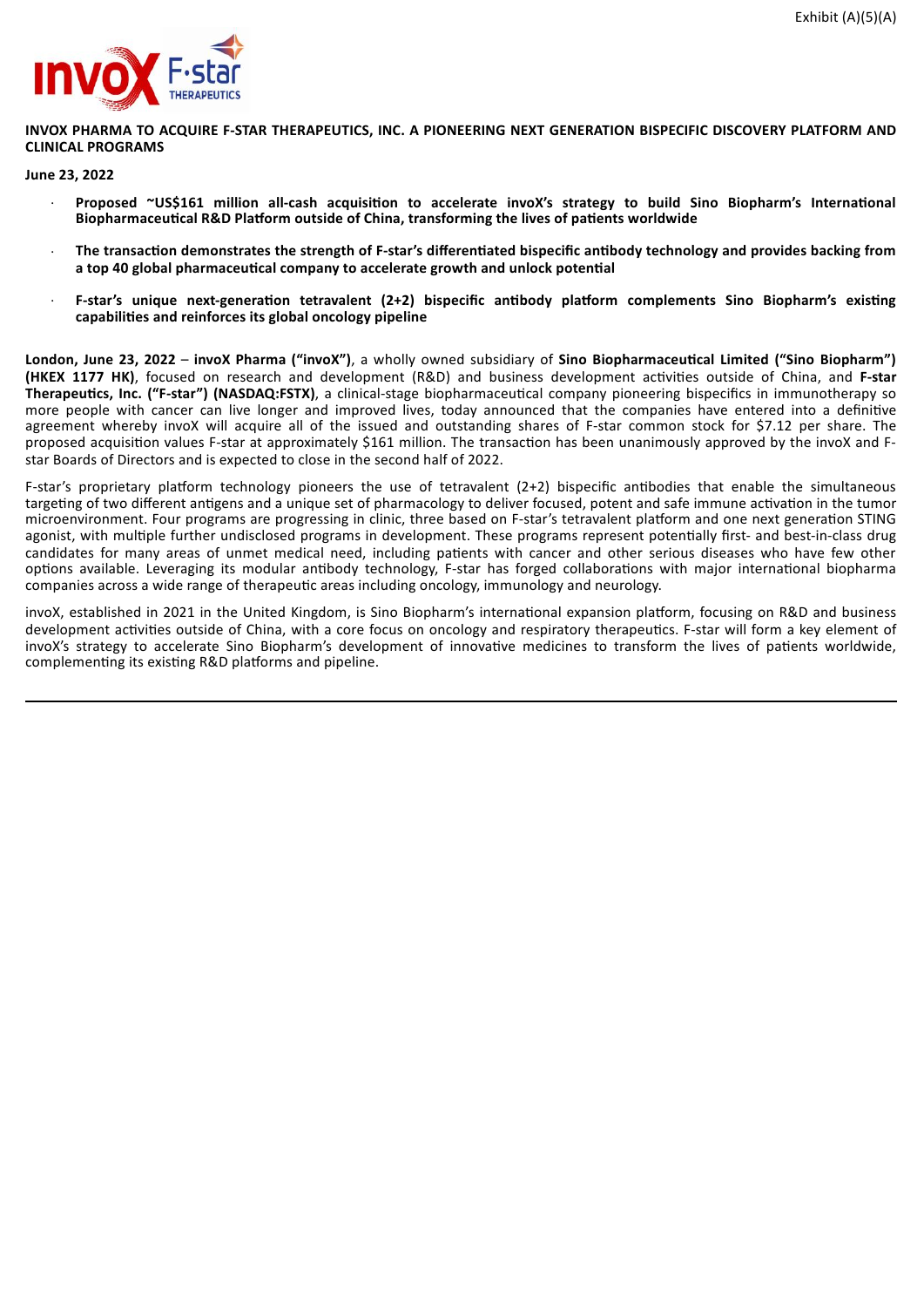Ben Toogood, Chief Executive Officer of invoX commented: "Today's proposed acquisition is alianed with invoX's strateay to become a fully integrated biopharmaceutical company with an advancing pipeline of innovative products addressing unmet healthcare needs, worldwide. We are excited to welcome F-star employees and look forward to working with them as we invest in the company to progress *and grow its clinical pipeline to realize the full potential of the platform."*

Eliot Forster, Chief Executive Officer of F-star said: "We believe our tetravalent bispecifics offer the best approach to tackle hard-to-treat cancers and other serious diseases, with the ambition to deliver longer and improved lives for patients. Today's announcement is good news for F-star, for our shareholders and, of course, for patients. This transaction enables greater and longer-term opportunities to develop the F-star platform and accelerate delivery of our novel medicines as we work together towards a future free from cancer and other serious diseases. I'd like to thank the fantastic team at F-star as well as our partners for all their hard work, support and dedication *and I'm delighted to share this exciting development."*

#### **Transaction Terms**

Under the terms of the merger agreement, invoX, a wholly owned subsidiary of Sino Biopharm, will commence a tender offer within the next 10 business days to acquire all of the issued and outstanding shares of F-star common stock for a price of US\$7.12 per share in cash upon the completion of the offer. The transaction is expected to complete in the second half of 2022, subject to certain customary closing conditions, including the tender by F-star stockholders of greater than 50 percent of the issued and outstanding shares of F-star common stock and required regulatory approvals, including the expiration of the waiting period under the Hart-Scott-Rodino Antitrust Improvements Act of 1976 and other customary closing conditions. Following the closing of the tender offer, invoX will acquire any shares of F-star that are not tendered in the tender through a second-step merger under Delaware law at the tender offer price.

#### **Advisors**

PJT Partners is acting as financial advisor to invoX, and Morgan Stanley & Co. LLC is acting as financial advisor to F-star. Shearman & Sterling LLP is serving as legal counsel to invoX and Sino Biopharm and Mintz, Levin, Cohn, Ferris, Glovsky and Popeo, P.C. is serving as legal counsel to F-star.

#### **Enquiries:**

**FTI Consulting (PR adviser to invoX Pharma)** Tel: +44 (0)20 3727 1000 Julia Bradshaw, Rob Winder, Sam Purewal **E-mail:** invoxpharma@fticonsulting.com

**LifeSci Advisors, LLC (Investor Relations for F-star Therapeutics)** Tel: +1 917-355-2395 John Fraunces, Managing Director **E-mail:** E-mail:

jfraunces@lifesciadvisors.com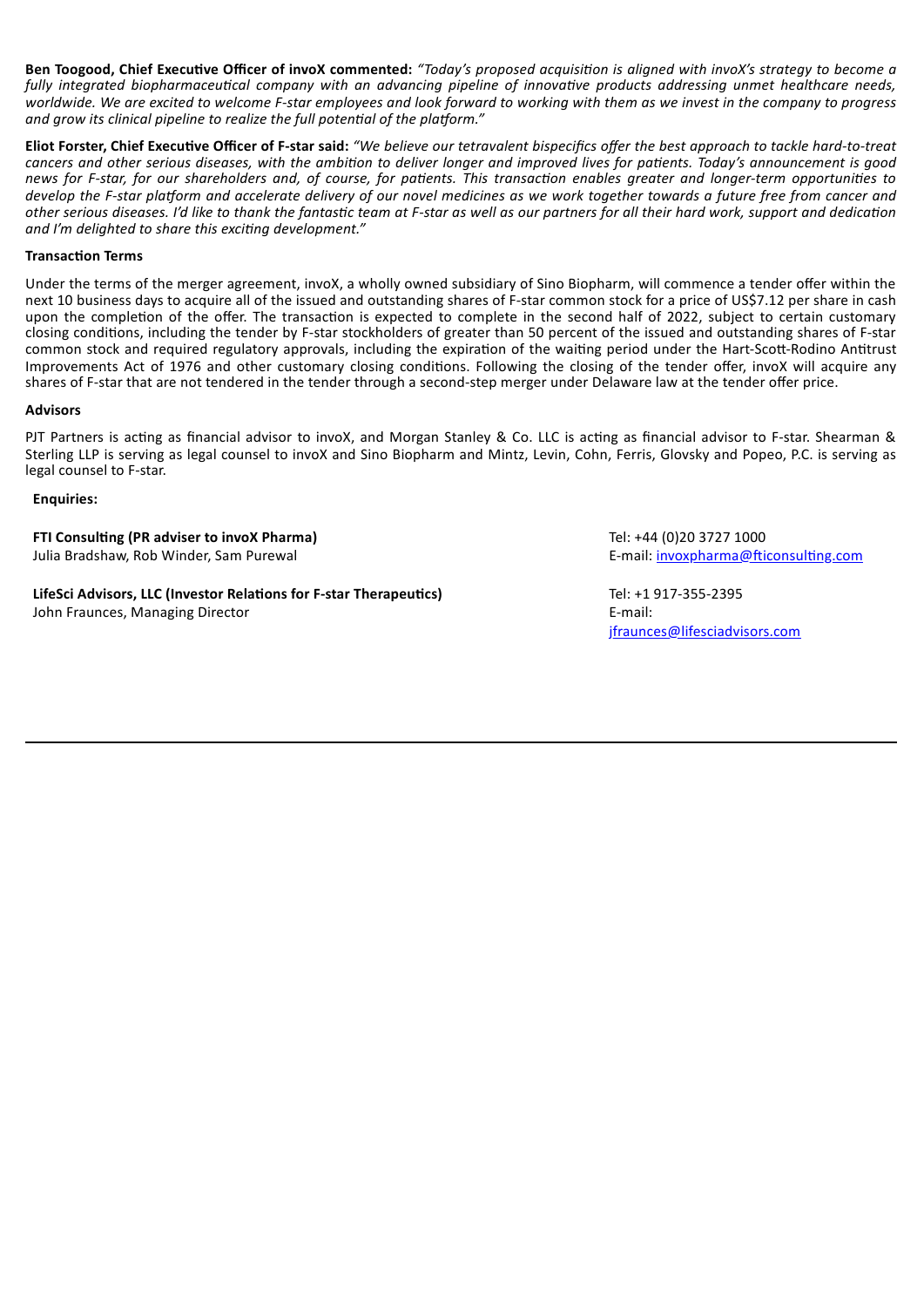#### **About invoX Pharma**

**invoX Pharma** was incorporated in March 2021 and is a wholly owned subsidiary of Sino Biopharm, a global top 40 pharmaceutical company with more than 24,000 employees. United Kingdom-based invoX is Sino Biopharm's international expansion platform, focusing on R&D and business development activities outside of China, with a core focus on oncology and respiratory therapeutics. At its core, the Company aspires to improve patients' lives by creating access to innovative medicine.

For further information about invoX Pharma, please visit: https://invoxpharma.com/.

#### **About Sino Biopharm**

**Sino Biopharm**, together with its subsidiaries, is a leading, innovative research and development driven pharmaceutical conglomerate in China, with a business scope that is vertically integrated including research and development, manufacturing and sales and marketing infrastructure. The Company's product offerings include a variety of biologics and small molecule drugs, and in therapy areas that include hepatology, oncology, cardiovascular and cerebrovascular diseases, orthopaedics, digestive and immune and respiratory diseases.

For further information about Sino Biopharm, please visit: http://www.sinobiopharm.com/.

#### **About F-star Therapeutics, Inc.**

F-star Therapeutics, Inc. is a clinical-stage biopharmaceutical company pioneering bispecifics in immunotherapy so more people with cancer can live longer and improved lives. F-star is committed to working towards a future free from cancer and other serious diseases, through the use of tetravalent (2+2) bispecific antibodies to create a paradigm shift in treatments. The Company has four secondgeneration immuno-oncology therapeutics in the clinic, each directed against some of the most promising IO targets in drug development, including LAG-3 and CD137. F-star's proprietary antibody discovery platform is protected by an extensive intellectual property estate. F-star has over 500 granted patents and pending patent applications relating to its platform technology and product pipeline. The Company has attracted multiple partnerships with biopharma targeting significant unmet needs across several disease areas, including oncology, immunology, and CNS.

F-star's four clinical programs are:

**FS118**: Rescuing CPI treatment failures & Improving outcomes in CPI naïve

A dual checkpoint inhibitor targeting PD-L1 and LAG-3. Phase 2 PoC trial underway in head & neck PD-1 acquired resistance patients as well as in CPI-naïve NSCLC & DLBCL.

**FS222**: Improving outcomes in PD-L1 low tumors A CD137 (4-1BB) stimulator and PD-L1 inhibitor, with superior potency seen in pre-clinical activity. Phase 1 trial underway.

**FS120**: Improving CPI and chemotherapy outcomes

A conditional OX40/CD137 (4-1BB) dual agonist, with broad potential for combination. Phase 1 trial underway.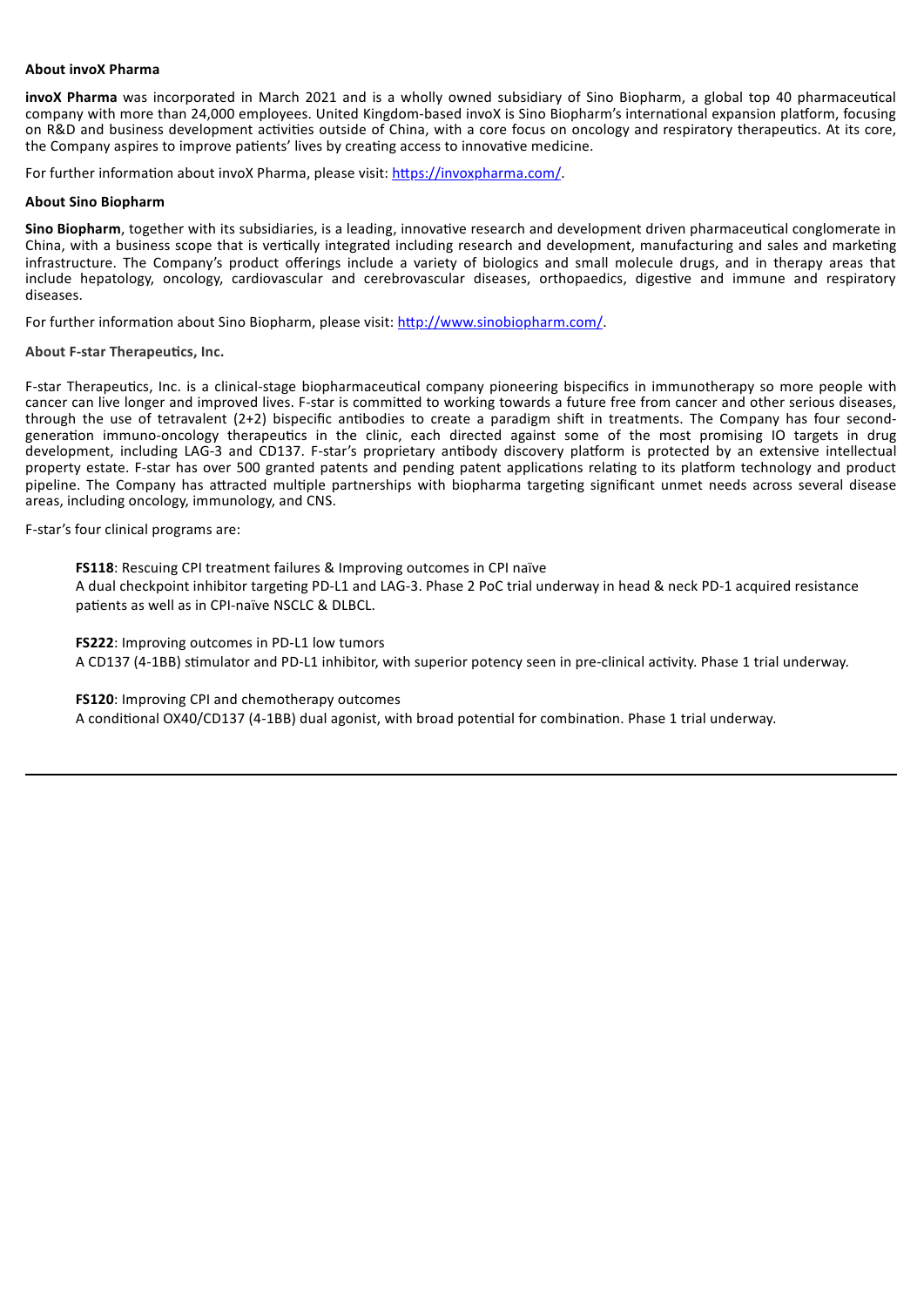A second generation STING agonist with Phase 1 monotherapy and PD-L1 (atezolizumab) combination trial underway.

For further information about F-star Therapeutics, Inc. please visit: http://www.f-star.com/.

#### **Additional Information and Where to Find It**

The tender offer described in this press release (the "Offer") has not yet commenced, and this press release is neither a recommendation, nor an offer to purchase nor a solicitation of an offer to sell any shares of the common stock of F-star or any other securities. On the commencement date of the Offer, a tender offer statement on Schedule TO, including an offer to purchase, a letter of transmittal and related documents, will be filed with the SEC by Sino Biopharm, invoX and its direct subsidiary, Fennec Acquisition Incorporated, and a Solicitation/Recommendation Statement on Schedule 14D-9 will be filed with the SEC by F-star. The offer to purchase shares of F-star common stock will only be made pursuant to the offer to purchase, the letter of transmittal and related documents filed as a part of the Schedule TO. INVESTORS AND SECURITY HOLDERS ARE URGED TO READ BOTH THE TENDER OFFER STATEMENT AND THE SOLICITATION/RECOMMENDATION STATEMENT REGARDING THE OFFER, AS THEY MAY BE AMENDED OR SUPPLEMENTED FROM TIME TO TIME, WHEN THEY BECOME AVAILABLE BECAUSE THEY WILL CONTAIN IMPORTANT INFORMATION THAT INVESTORS AND SECURITY HOLDERS SHOULD CONSIDER BEFORE MAKING ANY DECISION REGARDING TENDERING THEIR COMMON STOCK, INCLUDING THE TERMS AND CONDITIONS OF THE TENDER OFFER. Investors and security holders may obtain a free copy of these statements (when available) and other documents filed with the SEC at the website maintained by the SEC at www.sec.gov or by directing such requests to the Information Agent for the Offer, which will be named in the tender offer statement. Investors may also obtain, at no charge, the documents filed or furnished to the SEC by F-star under the "SEC Filings" section of F-star's website at https://investors.f-star.com/.

#### **Forward-looking statements**

Sino Biopharm and invoX cautions investors that any forward-looking statements or projections made by Sino Biopharm and invoX, including those made in this announcement, are subject to risks and uncertainties that may cause actual results to differ materially from those projected.

This communication also includes forward-looking statements related to F-star and the acquisition of F-star by Sino Biopharm and invoX that are subject to risks, uncertainties and other factors. All statements other than statements of historical fact are statements that could be deemed forward-looking statements, including all statements regarding the intent, belief or current expectation of F-star and members of its senior management team and can typically be identified by words such as "believe," "expect," "estimate," "predict," "target," "potential," "likely," "continue," "ongoing," "could," "should," "intend," "may," "might," "plan," "seek," "anticipate," "project" and similar expressions, as well as variations or negatives of these words. Forward-looking statements include, without limitation, statements regarding the business combination, similar transactions, prospective performance, future plans, events, expectations, performance, objectives and opportunities and the outlook for F-star's business; the commercial success of F-star's products; the anticipated timing of clinical data; the possibility of unfavorable results from clinical trials; filings and approvals relating to the transaction; the expected timing of the completion of the transaction; the ability to complete the transaction considering the various closing conditions; and the accuracy of any assumptions underlying any of the foregoing. Investors are cautioned that any such forwardlooking statements are not guarantees of future performance and involve risks and uncertainties and are cautioned not to place undue reliance on these forward-looking statements.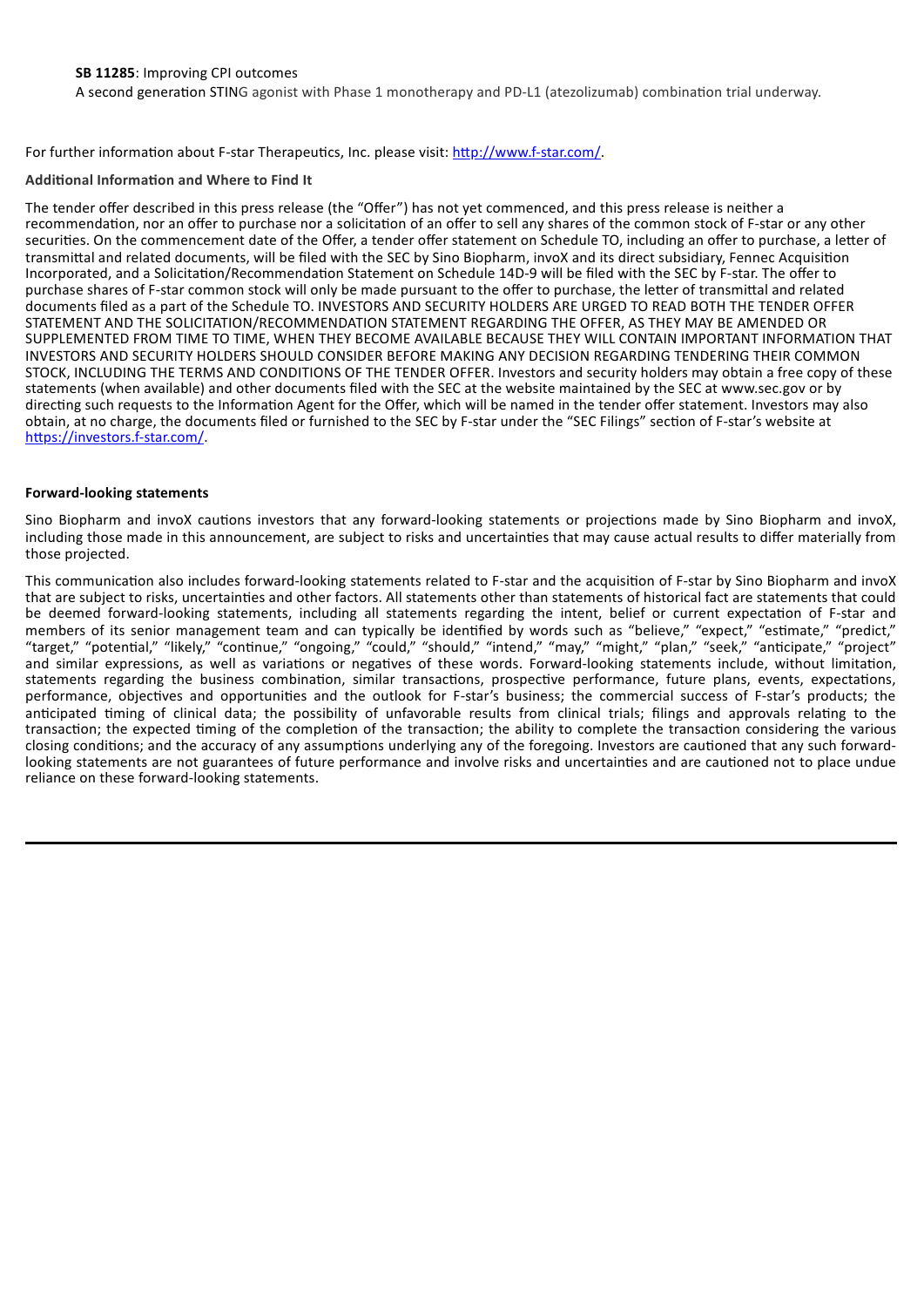Such forward-looking statements are based on our expectations and involve risks and uncertainties; consequently, actual results may differ materially from those expressed or implied in the statements due to a number of factors, including, but not limited to, uncertainties as to the timing of the tender offer and merger; uncertainties as to how many of F-star's stockholders will tender their stock in the offer; the possibility that competing offers will be made; the possibility that various closing conditions for the transaction may not be satisfied or waived, including that a governmental entity may prohibit, delay, or refuse to grant approval for the consummation of the transaction (or only grant approval subject to adverse conditions or limitations); the difficulty of predicting the timing or outcome of regulatory approvals or actions, if any; the possibility that the transaction does not close; negative effects of this announcement or the consummation of the proposed acquisition on the market price of Sino Biopharm's or F-star's common stock and/or Sino Biopharm's or F-star's operating results; significant transaction costs; unknown liabilities; the risk of litigation and/or regulatory actions related to the proposed acquisition; the cash balances of F-star; that F-star may experience delays in completing, or ultimately be unable to complete, the development and commercialization of its product candidates; that F-star's clinical trials may fail to adequately demonstrate the safety and efficacy of its product candidates; that preclinical drug development is uncertain, and some of F-star's product candidates may never advance to clinical trials; that results of preclinical studies and early stage clinical trials may not be predictive of the results of later stage clinical trials; that F-star relies on patents and other intellectual property rights to protect its product candidates, and the enforcement, defense and maintenance of such rights may be challenging and costly; and that F-star faces significant competition in its drug discovery and development efforts.

New factors emerge from time to time and it is not possible for us to predict all such factors, nor can we assess the impact of each such factor on the business or the extent to which any factor, or combination of factors, may cause actual results to differ materially from those contained in any forward-looking statements. These risks are more fully discussed in F-star's Annual Report on Form 10-K, Quarterly Reports on Form 10-Q, as well as the Schedule TO and related tender offer documents to be filed by Sino Biopharm and invoX, and the Schedule 14D-9 to be filed by F-star, and other documents filed from time to time with the Securities and Exchange Commission. Forward-looking statements included in this communication are based on information available to F-star as of the date of this communication. F-star does not assume any obligation to update such forward-looking statements, whether as a result of new information, future events or otherwise, except as required by law.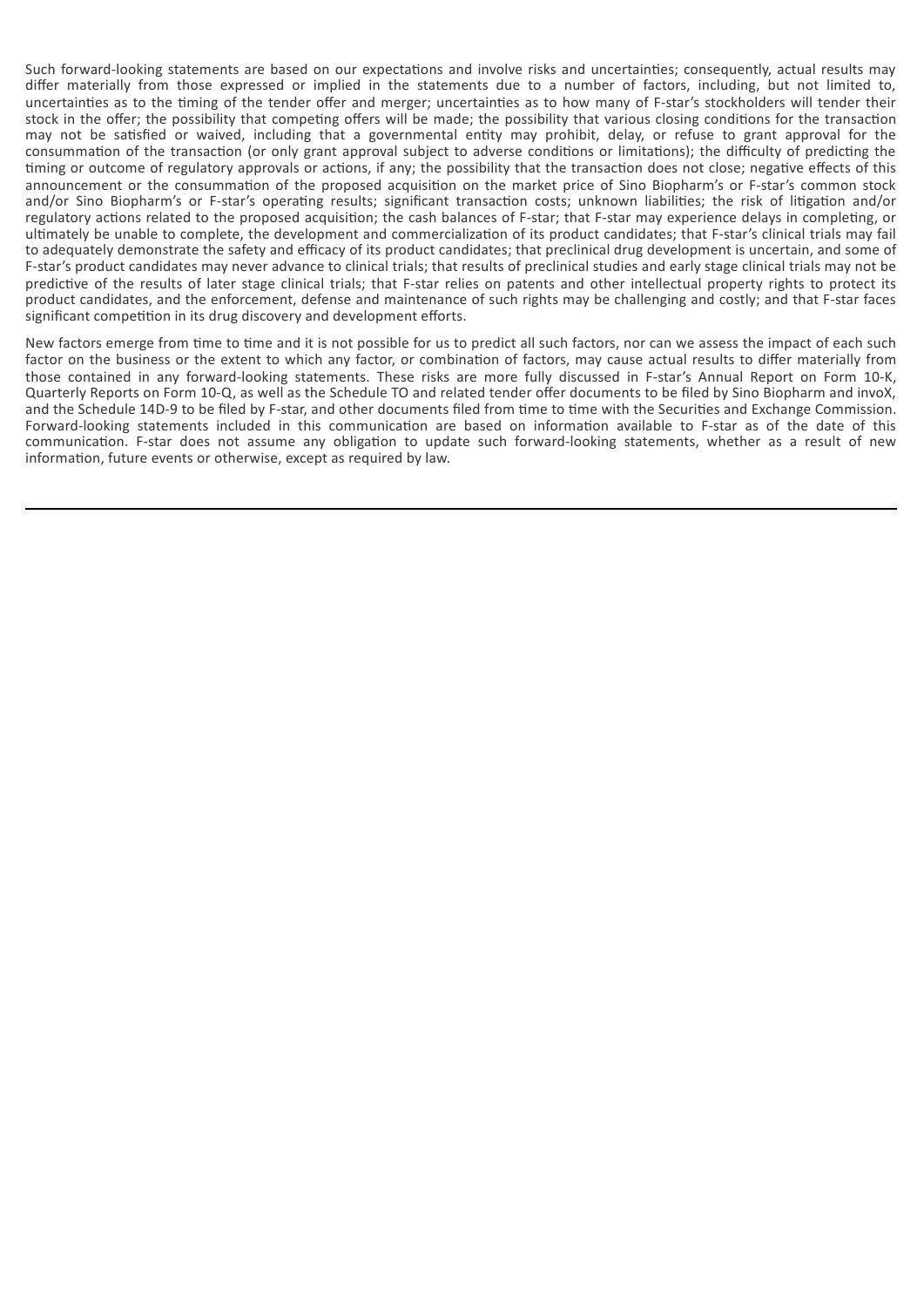Hong Kong Exchanges and Clearing Limited and The Stock Exchange of Hong Kong Limited take no responsibility for the contents of this announcement, make no representation as to its accuracy or completeness and expressly disclaim any liability whatsoever for any loss howsoever arising from or in reliance upon the whole or any part of the contents of this *announcement.*



# SINO BIOPHARMACEUTICAL LIMITED 中國生物製藥有限公司

*(Incorporated in the Cayman Islands with limited liability) Website: www.sinobiopharm.com* **(Stock code: 1177)**

# **VOLUNTARY ANNOUNCEMENT ACQUISITION OF F-STAR THERAPEUTICS, INC.**

This announcement is made by Sino Biopharmaceutical Limited (the "**Compan**y") on a voluntary basis.

The board (the "**Board**") of directors (the "**Directors**") of the Company is pleased to announce that on June 22, 2022, the Company, invoX Pharma Limited ("**invoX**"), a wholly-owned subsidiary of the Company, and Fennec Acquisition Incorporated ("**Fennec**"), a wholly-owned subsidiary of invoX, entered into an agreement and plan of merger (the "**Merger Agreement**") with F-star Therapeutics, Inc. ("**F-star**"), to acquire all outstanding shares of F-star common stock for aggregate consideration of approximately US\$161 million, or US\$7.12 per share, in cash (the "**Acquisition**"). Pursuant to the Merger Agreement, unanimously approved by F-star's board of directors, Fennec will commence a tender offer (the "**Tender Offer**") within the next ten (10) business days to acquire all of the issued and outstanding shares of F-star common stock at an all-cash price of US\$7.12 per share. The closing of the Tender Offer will be subject to certain conditions, including the tender by Fstar's stockholders of at least a majority of the outstanding shares of F-star common stock, required regulatory approvals, including the expiration of the waiting period under the Hart-Scott-Rodino Antitrust Improvements Act and other customary closing conditions. Upon the successful completion of the Tender Offer, invoX will acquire all shares of F-star common stock not acquired in the Tender Offer through a second-step merger under Delaware law at the tender offer price, and Fennec will be merged with and into F-star as the surviving corporation.

# **INFORMATION ABOUT F-STAR**

F-star, the shares of which are listed on NASDAQ (stock code: FSTX), is a clinical stage biopharmaceutical company dedicated to developing next-generation immunotherapies to transform the lives of cancer patients. F-star is pioneering the use of tetravalent (2+2) bispecific antibodies with internal discovery capabilities to create a paradigm shift in cancer therapy.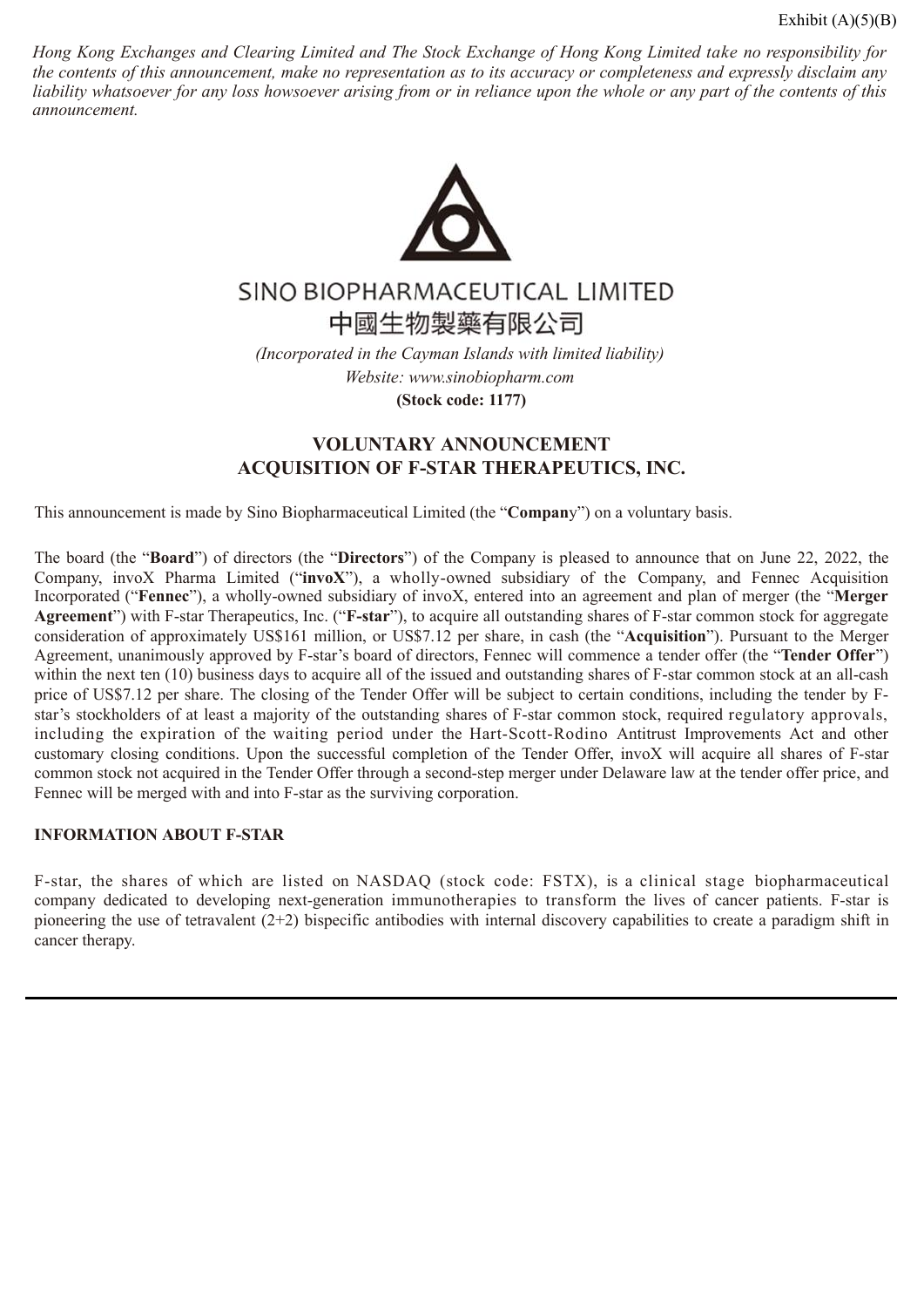F-star's lead asset, FS118, is a dual checkpoint inhibitor targeting PD-L1 and LAG-3, currently undergoing Phase 2 trials in head and neck cancer patients with acquired resistance to a checkpoint inhibitor, and in checkpoint inhibitor-naïve patients with non-small cell lung cancer (NSCLC) and diffuse large B-cell lymphoma (DLBCL). F-star's clinical-stage bispecifics pipeline also includes FS222, a dual CD137 (4-1BB) stimulator and PD-L1 inhibitor; and FS120, a dual stimulator of OX40 and CD137 (4-1BB). F-star's platform has been validated through third party partnerships and the company has attracted collaborations with four major multinational biopharma companies, targeting significant unmet needs in a range of therapeutic areas including oncology, immunology and neurology.

As at the date of this announcement, to the best knowledge, information and belief of the Board after making all reasonable enquiries, F-star and its single largest shareholder are third parties independent of the Company and its connected persons.

# **REASONS AND BENEFITS OF THE ACQUISITION**

The Board considers that the Acquisition is in the interests of the Company and its shareholders for the following strategic significance:

## **Reinforcement of the Company's immuno-oncology business and biologics platform**

The Acquisition strengthens the Company's global immuno-oncology pipeline with three clinical stage bispecific antibodies, complementing the Company's core checkpoint inhibitor portfolio and other pipeline assets. The Acquisition will further strengthen the Company's global clinical and regulatory capabilities allowing for accelerated development of its oncology pipeline across the globe. In addition, F-star will form a key part of the Company's strategy to accelerate the development of new innovative medicines to transform the lives of patients worldwide.

## **Next generation scientific platform supported by a strong team**

The Acquisition provides access to F-star's proprietary next-generation bispecific antibody platform, which is expected to become the future backbone of immune therapy for cancer. The platform is supported by a highly experienced and scientific team of 91 full-time employees with deep expertise in antibody engineering, immunology, drug discovery, clinical development and regulatory affairs, mainly based in Cambridge in the United Kingdom, a key innovation hub for the global immuno-oncology scientific community.

# **LISTING RULES IMPLICATIONS**

As all the applicable percentage ratios (as defined under Rule 14.07 of the Rules Governing the Listing of Securities on The Stock Exchange of Hong Kong Limited (the "**Listing Rules**")) of the Acquisition are lower than 5%, the Acquisition does not constitute a notifiable transaction under Chapter 14 of the Listing Rules.